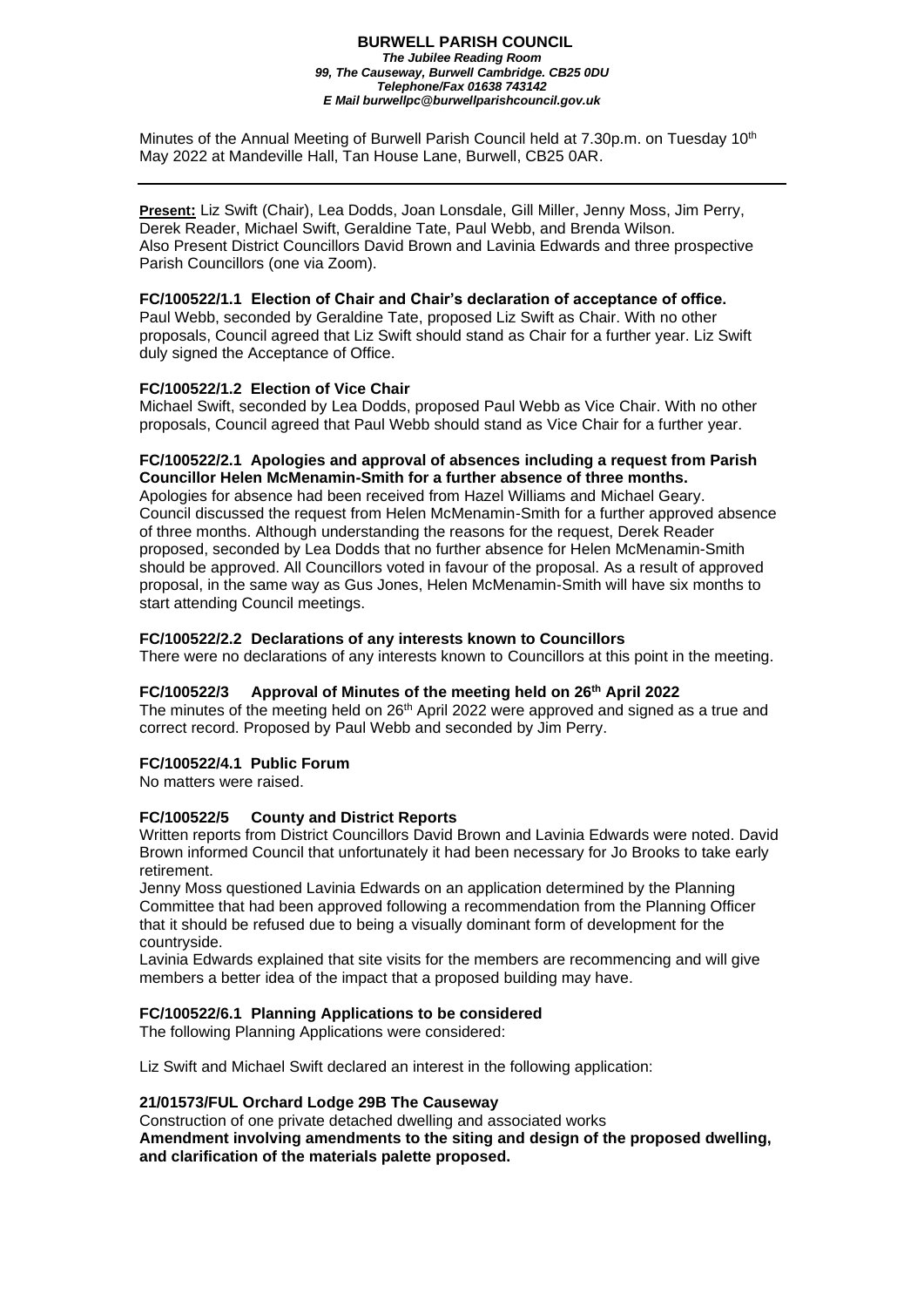**Objection - Loss of privacy for neighbours. Council also notes comments made by the Tree Officer.**

#### **22/00479/RMM Phase 2A Millstone Park Land Adjacent to Melton Farm Newmarket Road**

Reserved matters for Layout, Scale, Appearance and Landscaping for Phase 2a for 150 dwellings, parking, internal roads, open space, landscaping, sustainable urban drainage, and ancillary infrastructure pursuant to 15/01175/OUM (as varied by 15/01175/NMAA and 15/01175/NMAB)

**Objection – Council notes that Highways has made comments regarding the spine roads and agrees that these should be addressed. Residents and members of the Parish Council still ask for a roundabout at the junction with Newmarket Road. All houses to be built to the latest Climate Change standards and should not use fossil fuel for energy**

# **FC/100522/6.2 Planning Decisions from District Council**

The following decisions were noted:

# **22/00061/FUL 12a Copperfield Way – Approval**

Conversion of double garage (retrospective)

## **22/00160/VARM Site North of Hightown Drove - Approval**

To Vary Condition 1(Approved Plans) of previously approved 20/00557/ESF for Proposed Development of a Solar Farm and Ancillary Development

#### **FC/100522/6.3 Trees/Environment**

Notification from East Cambridgeshire District Council (ECDC) of agreed tree works: **None**

#### **FC/100522/7 Finance**

1.Consideration of payment to the following:

The following payments were approved. Proposed by Jenny Moss and seconded by Brenda Wilson.

| Payee                     | <b>Description</b>                    | <b>Amount inc</b><br>Vat |
|---------------------------|---------------------------------------|--------------------------|
| D Cawley                  | Mileage                               | £19.35                   |
| M Wright                  | Mileage                               | f44.10                   |
| <b>G</b> Rowland          | Mileage & Expenses                    | £165.35                  |
| Varsity                   | <b>GMH Project</b><br>Management      | £2,052.00                |
| Mr Groundsman             | Rec Grass April                       | £750.00                  |
| Cadman                    | <b>GMH Additional Works</b>           | £54,948.00               |
| Cadman                    | <b>GMH Core Works</b>                 | £28,272.00               |
| <b>Burwell Computers</b>  | Back up Vault/Cloud Set<br>up         | £117.50                  |
| Scribe                    | <b>Accounts Package Annual</b><br>Fee | £777.60                  |
| Zurich                    | <b>Annual Insurance Fee</b>           | £5,642.29                |
| CCVS                      | Membership                            | £60.00                   |
| <b>Creative Arts East</b> | Membership                            | £70.00                   |
| PPR PRS                   | <b>Gardiner Memorial Hall</b>         | £593.89                  |
| C Meaney                  | Ret of Dep MH                         | £50.00                   |
| D Orchard                 | Ret of Dep MH                         | £50.00                   |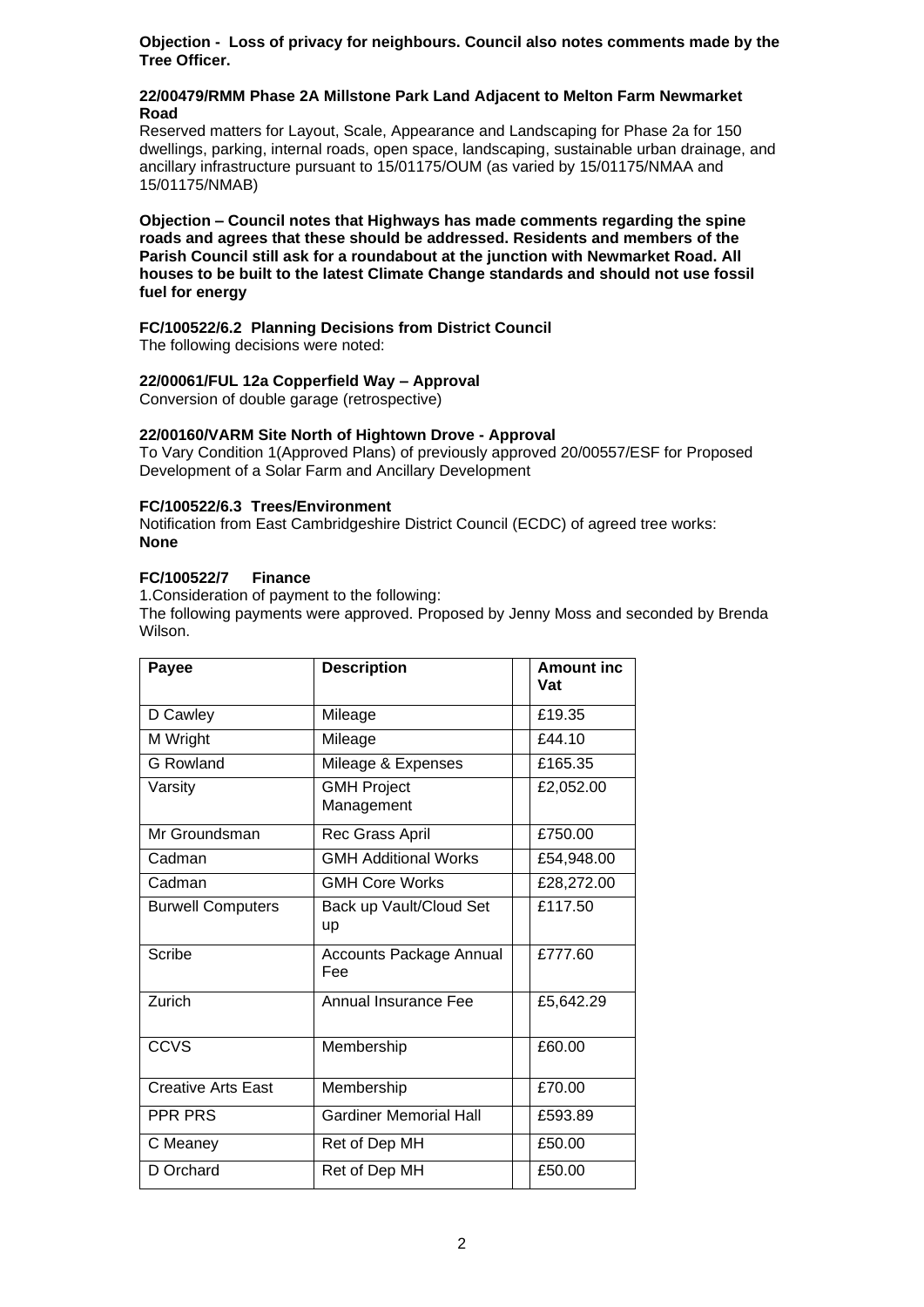| N Naude       | Ret of Dep MH          | £50.00     |
|---------------|------------------------|------------|
| Corona Energy | <b>Allotment Shed</b>  | £12.13     |
| Corona Energy | Pavilion               | £100.32    |
| Corona Energy | <b>Cemetery Chapel</b> | £10.40     |
| Corona Energy | <b>GMH</b>             | £98.53     |
| Corona Energy | <b>JRR</b>             | £35.53     |
| Corona Energy | MН                     | £17.89     |
| Salaries etc. | All Staff              | £7,612.72  |
|               | <b>Total</b>           | £93,774.53 |

# **FC/100522/8 Action Points Update**

| <b>No</b>      | <b>Action Point</b>                                                                                                                       | <b>Comments on Progress</b>                                                                                                                                                                                                                              |
|----------------|-------------------------------------------------------------------------------------------------------------------------------------------|----------------------------------------------------------------------------------------------------------------------------------------------------------------------------------------------------------------------------------------------------------|
| 1.             | Section 106 Money                                                                                                                         | Available 106 funding for Cycleways £1,000<br>No further update                                                                                                                                                                                          |
| 2.             | Newmarket Road Bridge<br>safety improvements<br><b>Burwell to Exning Cycle</b><br>Way                                                     | Exning Development – work has started on site. No further update.                                                                                                                                                                                        |
| 3.             | Newmarket Road<br>proposed Sports Hub<br>including 3G artificial pitch<br>Sports Pavilion/Football<br><b>Pitches Recreation</b><br>Ground | Clerk has received an email from This Land asking for public<br>consultations for the Sports Hub to be carried out around the same<br>time as the Gardiner Memorial Hall Opening.                                                                        |
| 4.             | Pauline's Swamp                                                                                                                           | Clerk written to new Land Director of Hopkins Homes to ascertain if<br>they still intend to transfer the land.                                                                                                                                           |
| 5 <sub>1</sub> | <b>Gardiner Memorial Hall</b><br>Refurbishment                                                                                            | Ongoing work on site.                                                                                                                                                                                                                                    |
| 6.             | Moveable Vehicle<br><b>Activated Speed Signs</b>                                                                                          | Two signs have been returned to Westcotec to be upgraded. Paul<br>Webb and Lea Dodds to visit Westcotec to collect and attend further<br>training on 30 <sup>th</sup> May 2022. Nitrate monitor to be fitted to one of the<br>units whilst at Westcotec. |

## **FC/100522/9 Group Reports**

#### **Consideration of notes and Recommendations from the Asset and Environment Group meeting held on 26 th April 2022**

Council noted the minutes from the Asset and Environment Group meeting held on 26<sup>th</sup> April 2022 and considered the following recommendations:

• **The Assets and Environment Group having considered the reports from the 5 yearly fixed installation check for the Mandeville Hall, Pavilion, Cemetery Chapel, and the Jubilee Reading Room, that MS Electrical is asked to carry out the C2 (potentially dangerous) repairs at the Pavilion at a cost of £135.00 plus VAT.**

Council agreed unanimously that the required electrical work should be carried out by MS Electrical at a cost of £135.00. Proposed by Paul Webb and seconded by Jenny Moss.

• **The Assets and Environment Group having considered quotations from three companies recommends that Winkworth Contractors is asked to carry out work to replace the drainage pipes from the public toilet (rear of Jubilee Reading Room) to the main drain in the sum of £1300.00 plus VAT**

Council agreed unanimously that Winkworth Contractors should be asked to replace the drainage pipes for the public toilets at a cost of £1300.00 plus VAT.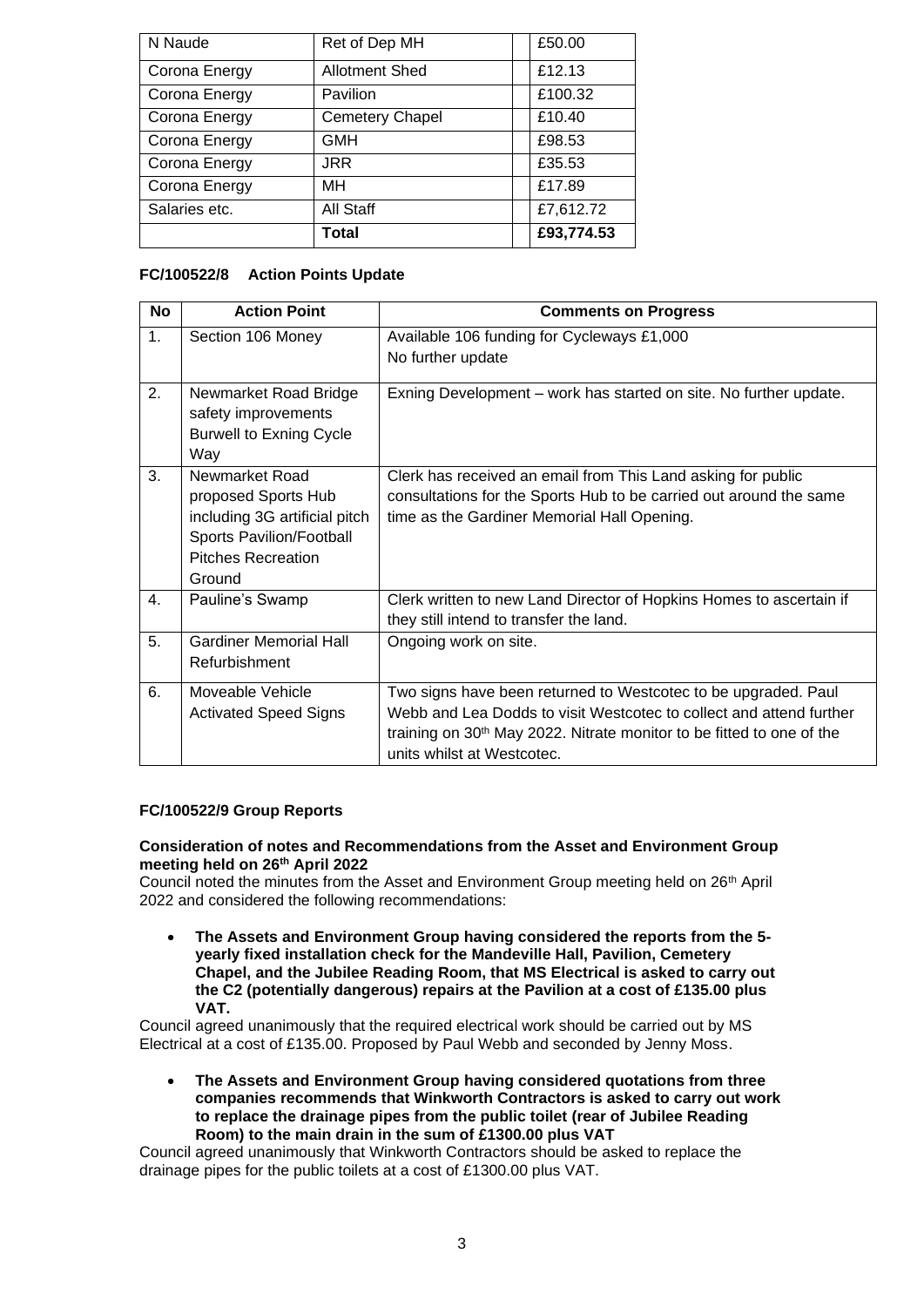#### **Consideration of the notes and recommendations from the Community, Leisure and Sports Group meeting held on 19th April 2022.**

Council noted the minutes of the Community, Leisure and Sports Group meeting held on the 19<sup>th</sup> April and considered the following recommendations:

• **The Community, Leisure and Sports Group recommends that the Council supports the setting up of a Steering Group to organise a Repair Café for Burwell**

Brenda Wilson asked if we have the expertise to carry out repairs and Lea Dodds explained that there is a team of established repairers who are willing to attend sessions. But the aim would be to create our own team of repairers. The main cost would be the hire of premises, but use of our own premises could be made available free of charge and may support future grant funding applications for the Gardiner Memorial Hall. Refreshments will be available to purchase, and users will be asked to donate towards the cost of the repair. The aim would be for the Café to be self-funding. Setting up a Repair Café is also part of the Climate Change Plan.

Following a proposal from Paul Webb, seconded by Jim Perry, Council voted unanimously to the setting up of a Steering Group to organise a Repair Café for Burwell.

#### • T**he Community, Leisure and Sports Group recommends that if possible thirdparty cover for the landing point is added to the Council's insurance.**

The Clerk reported that she had asked the Council's insurers if this is possible and that the Insurers had asked why the group organising the landing point could not obtain their own insurance. This matter to be referred back to the group involved.

#### • **The Community Leisure and Sports Group recommends to Full Council that if funding if funding is available then quotations should be sought to provide lighting for the MUGA area.**

Lea Dodds suggested that the Council should consider the running costs of the lights as there will be no income received for their use. Paul Webb to check this week with ECDC if funding is still available. Following a proposal from Jenny Moss, seconded by Brenda Wilson, Council unanimously agreed that quotations should be sought if funding is still available.

# **FC/100522/10 Parish Reports: -**

The Clerk reported that the tyres on the Parish Council trailer had been replaced and that the glass in the noticeboard on Pound Hill had to be replaced as the original glass had been shattered by a stone. Repairs costing £430.00 plus VAT are required to the doors at Mandeville Hall. For health and safety reasons the Chair and Vice Chair had agreed that the work should be carried out.

# **FC/100522/11 Other County & District Matters: -**

Council noted the following:

- 1. Cambridgeshire County Council Temporary Traffic Orders
	- The Causeway, Hythe Lane, Burwell Byway 7B (Weirs Drove) for Burwell Carnival on 25.6.22- Comments required – **No objection.** Paul Webb declared an interest in this item.
	- Newnham Lane
- 2. East Cambridgeshire District Council Street Numbering
	- Freedom Court, Heath Road
	- Weirs Drove
	- Land West of 76 Low Road
- 3. Consultations
	- Cambridgeshire County Council Transport Strategy
	- East Cambs District Council Local Plan Single Issue Review

## **FC/100522/12 Other Reports - None**

## **FC/100522/13 Correspondence**

#### Letter from resident regarding Margaret Field

Council noted the content of letters received from a resident regarding Margaret Field.

## **FC/100522/14 Consideration of the following items**

1. Update on the Gardiner Memorial Hall Refurbishment Project